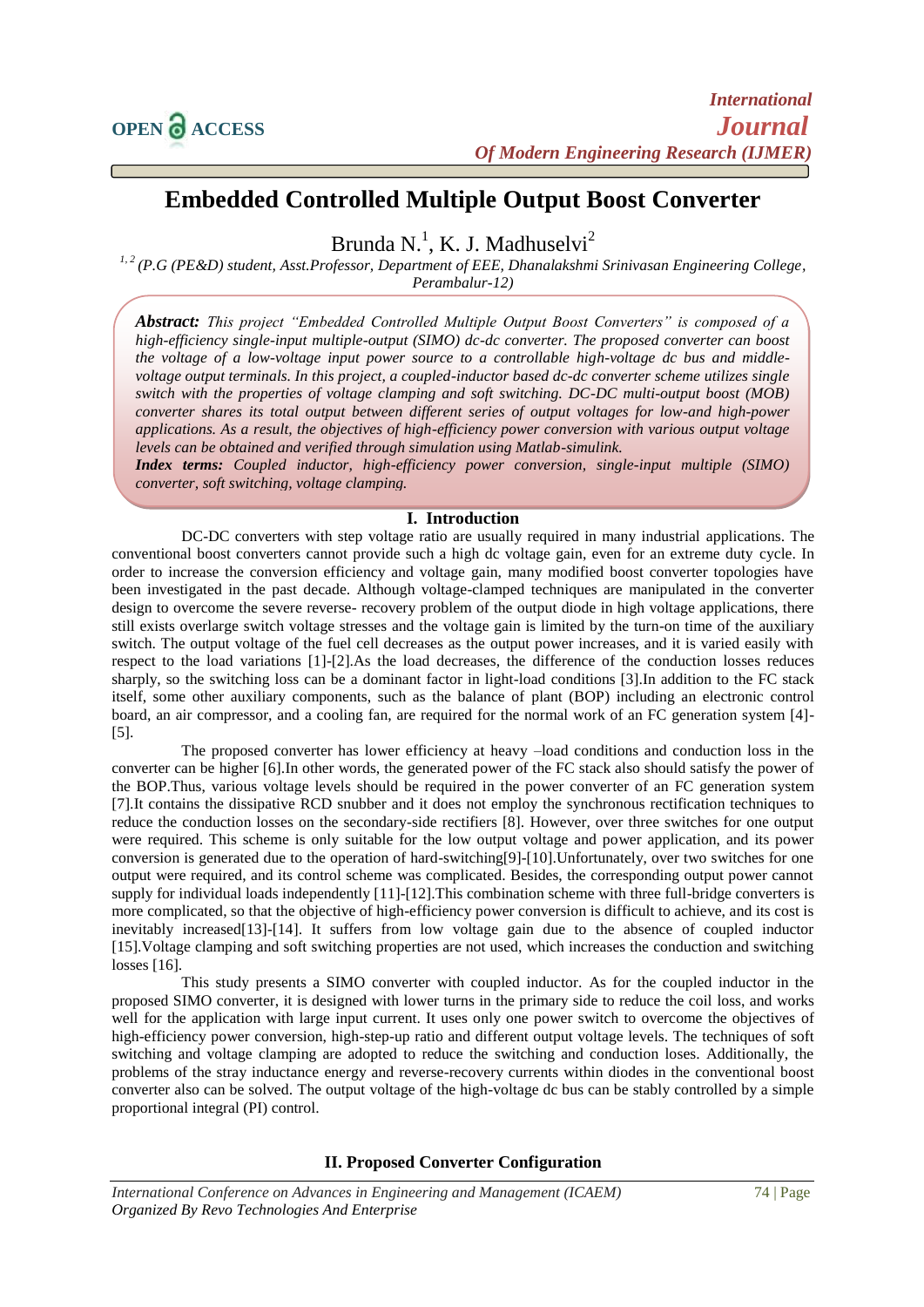The motivation of this study is to design a single-input multiple-output (SIMO) converter for increasing the conversion efficiency and voltage gain, reducing the control complexity, and saving the manufacturing cost. The system configuration of the proposed high-efficiency SIMO converter topology to generate three different voltage levels from a single-input power source is depicted in Fig. 1. This SIMO converter contains five parts including a low-voltage-side circuit (LVSC), a clamped circuit, a middle-voltage circuit, an auxiliary circuit, and a high-voltage-side circuit (HVSC). The major symbol representations are summarized as follows.  $V_{\text{FC}}(i_{\text{FC}})$  and  $V_{O1}$  ( $i_{O1}$ ),  $V'_{O1}$  ( $i'_{O1}$ ), denote the voltages (currents) of the input power source and the output load at the LVSC and the auxiliary circuit, respectively;  $V_{O2}$  and  $i_{O2}$  are the output voltage and current in the HVSC.  $C_{\text{FC}}$ ,  $C_{O1}$ ,  $C'_{O1}$ , and *CO*<sup>2</sup> are the filter capacitors at the LVSC, the auxiliary circuit, and the HVSC, respectively;*C*1 and *C*2 are the clamped and middle-voltage capacitors in the clamped and middle-voltage circuits, respectively. *LP* and *LS*  represent individual inductors in the primary and secondary sides of the coupled inductor *T<sup>r</sup>* , respectively, where the primary side is connected to the input power source; *L*aux is the auxiliary circuit inductor. The main switch is expressed as  $S_1$  in the LVSC; the equivalent load in the auxiliary circuit is represented as  $R_{O1}$ ,  $R_{O1}$ , and the output load is represented as  $R_{O2}$  in the HVSC.



Where  $N_1$  and  $N_2$  are the winding turns in the primary and secondary sides of the coupled inductor  $T_r$ . Because the voltage gain is less sensitive to the coupling coefficient and the clamped capacitor  $C_1$  is appropriately selected to completely absorb the leakage inductor energy [13], the coupling coefficient could be simply set at one  $(k = 1)$  to obtain  $L_{mp} = L_P$  via (2). In this study, the following assumptions are made to simplify the converter analyses: 1) The main switch including its body diode is assumed to be an ideal switching element; and 2) The conduction voltage drops of the switch and diodes are neglected.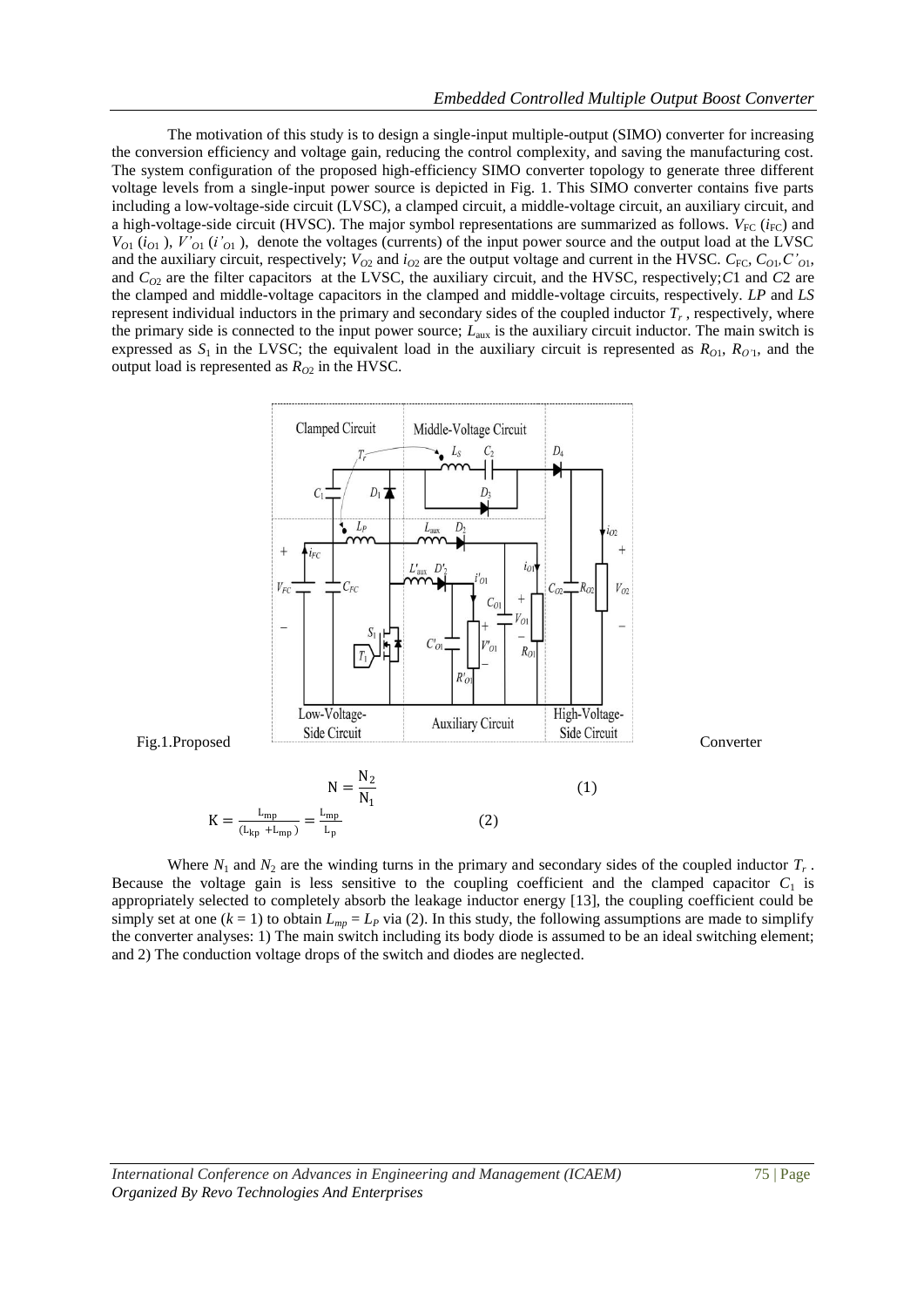

#### **III. Principle of Operation**

The characteristic waveforms are depicted in Fig. 2. Mode 1 ( $t_0 - t_1$ ): In this mode, the main switch S<sub>1</sub> was turned ON for a span, and the diode  $D_4$  turned OFF. Because the polarity of the windings of the coupled inductor  $T_r$  is positive, the diode  $D_3$  turns ON. The secondary current  $i_{Ls}$  reverses and charges to the middle voltage capacitor  $C_2$ . When the auxiliary inductor  $L_{\text{aux}}$  releases its stored energy completely, and the diode  $D_2$ turns OFF, this mode ends. Mode 2 ( $t_1 - t_2$ ): At time  $t = t_1$ , the main switch  $S_1$  is persistently turned ON. Because the primary inductor  $L_p$  is charged by the input power source, the magnetizing current  $i_{Lmp}$  increases gradually in an approximately linear way. At the same time, the secondary voltage  $v_{\text{Ls}}$  charges the middle-voltage capacitor  $C_2$ through the diode  $D_3$ . Although the voltage  $v_{\rm Lmp}$  is equal to the input voltage  $V_{\rm FC}$  both at modes 1 and 2, the ascendant slope of the leakage current of the coupled inductor (diL<sub>kp</sub> /dt) at modes 1 and 2 is different due to the path of the auxiliary circuit. Because the auxiliary inductor  $L_{\text{aux}}$  releases its stored energy completely, and the diode  $D_2$  turns OFF at the end of mode 1, it results in the reduction of diL<sub>kp</sub> /dt at mode.

$$
v_{Lmp} = V_{FC}
$$
 (3)  

$$
V_{C2} = NV_{FC}
$$
 (4)

Mode 3 (t<sub>2</sub> –t<sub>3</sub>): At time t = t<sub>2</sub>, the main switch  $S_1$  is turned OFF. When the leakage energy still released from the secondary side of the coupled inductor, the diode  $D_3$  persistently conducts and releases the leakage energy to the middle-voltage capacitor  $C_2$ . When the voltage across the main switch  $v_{S_1}$  is higher than the voltage across the clamped capacitor  $V_{C,1}$ , the diode  $D_1$  conducts to transmit the energy of the primary-side leakage inductor  $L_{kp}$  into the clamped capacitor  $C_1$ . At the same time, partial energy of the primary-side leakage inductor  $L_{kp}$  is transmitted to the auxiliary inductor  $L_{aux}$ , and the diode  $D_2$  conducts. Thus, the current i<sub>Laux</sub> passes through the diode  $D_2$  to supply the power for the output load in the auxiliary circuit. When the secondary side of the coupled inductor releases its leakage energy completely, and the diode  $D_3$  turns OFF, this mode ends  $d_1$ .

$$
v_{Lmp} = \left[-\frac{u_1}{1-d_1}\right]V_{FC}
$$
 (5)  
\n
$$
V_{C1} = -V_{Lmp} = \left[\frac{d_1}{1-d_1}\right]V_{FC}
$$
 (6)  
\nAccording to Kirchhoff's voltage law, the output voltage  $V_{O2}$  can be obtained as,  
\n
$$
V_{O2} = V_{FC} + V_{C1} + V_{C2} - v_{Ls}
$$
 (7)

*International Conference on Advances in Engineering and Management (ICAEM)* 76 | Page *Organized By Revo Technologies And Enterprises*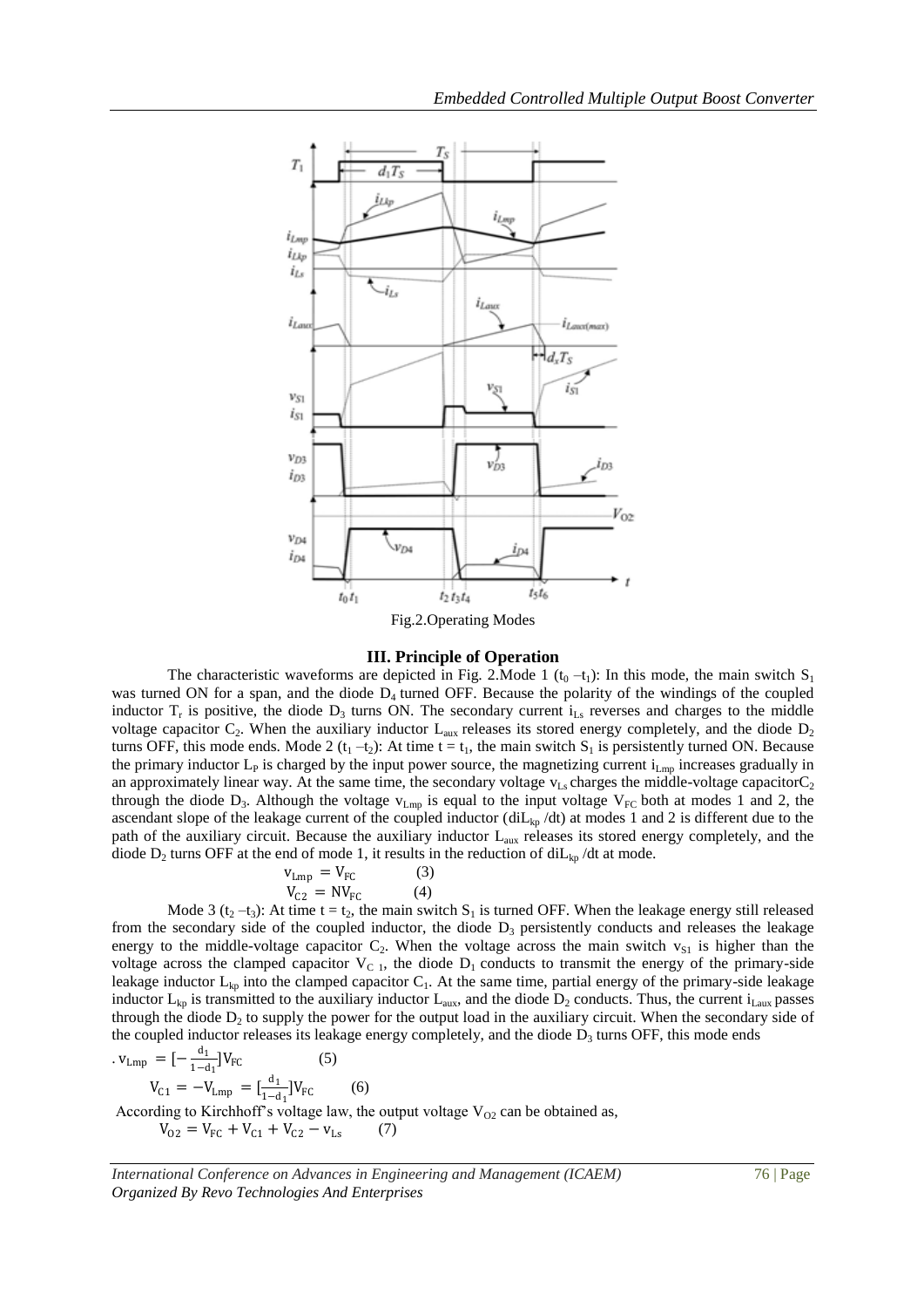By using the voltage-second balance, the relation of the average voltage across the secondary winding  $V_{\text{Ls}}$  to be zero can be expressed by (4) and (7) as

 $(NV_{FC})d_1T_S + (V_{FC} + V_{C1} + V_{C2} - V_{02})(1 - d_1)T_S = 0$  (8)

Mode 4 (t<sub>3</sub> –t<sub>4</sub>): At time t = t<sub>3</sub>, the main switch S<sub>1</sub> is persistently turned OFF. When the leakage energy has released from the primary side of the coupled inductor, the secondary current  $i<sub>LS</sub>$  is induced in reverse from the energy of the magnetizing inductor  $L_{mp}$  through the ideal transformer, and flows through the diode  $D_4$  to the HVSC. At the same time, partial energy of the primary side leakage inductor  $L_{kp}$  is still persistently transmitted to the auxiliary inductor  $L_{\text{aux}}$ , and the diode  $D_2$  keeps conducting. Moreover, the current  $i_{\text{Laux}}$  passes through the diode  $D_2$  to supply the power for the output load in the auxiliary circuit.

From (4)–(8), the voltage gain  $G_{VH}$  of the proposed SIMO converter from the LVSC to the HVSC can be given as

$$
G_{VH} = \frac{V_{02}}{V_{FC}} = \frac{N+1}{1-d_1}
$$
 (9)

Mode 5 ( $t_4$  – $t_5$ ): At time t =  $t_4$ , the main switch  $S_1$  is persistently turned OFF, and the clamped diode  $D_1$ turns OFF because the primary leakage current  $iL_{kp}$  equals to the auxiliary inductor current  $iL_{aux}$ . In this mode, the input power source, the primary winding of the coupled inductor  $T_r$ , and the auxiliary inductor  $L_{\text{aux}}$  connect in series to supply the power for the output load in the auxiliary circuit through the diode  $D_2$ . At the same time, the input power source, the secondary winding of the coupled inductor  $T_r$ , the clamped capacitor  $C_1$ , and the middle voltage capacitor  $(C_2)$  connect in series to release the energy into the HVSC through the diode  $D_4$ .

$$
G_{VL} = \frac{V_{01}}{V_{FC}} = \frac{1}{1 - d_1 + d_x}
$$
 (10)

Mode 6 ( $t_5 - t_6$ ):At time t=t<sub>5</sub>, this mode begins when the main switch S<sub>1</sub> is triggered. The auxiliary inductor current i $L_{aux}$  needs time to decay to zero, the diode  $D_2$  persistently conducts. In this mode, the input power source, the clamped capacitor  $C_1$ , the secondary winding of the coupled inductor  $T_r$ , and the middle-voltage capacitor  $C_2$  still connect in series to release the energy into the HVSC through the diode  $D_4$ . Since the clamped diode  $D_1$  can be selected as a low-voltage Schottky diode, it will be cut off promptly without a reverse-recovery current. Moreover, the rising rate of the primary current  $iL_{kn}$  is limited by the primary-side leakage inductor  $L_{kn}$ . Thus, one cannot derive any currents from the paths of the HVSC, the middle-voltage circuit, the auxiliary circuit, and the clamped circuit. As a result, the main switch  $S_1$  is turned ON under the condition of ZCS and this soft-switching property is helpful for alleviating the switching loss. When the secondary current  $iL_s$  decays to zero, this mode ends. After that, it begins the next switching cycle and repeats the operation in mode 1.

 $G_{\text{VL}} = \frac{V_{01}}{V_{\text{rec}}}$  $\frac{V_{01}}{V_{FC}} = \frac{2}{(1 - \epsilon)}$  $\frac{2}{(1-d_1)} + \frac{2}{\sqrt{1-1}}$  $\frac{2}{\sqrt{(1-d_1)^2}} + \frac{2}{\left[\frac{8L_a}{R_a}\right]}$  $\sqrt{\frac{8 \text{L_{aux}}}{R_{01}T_S}}$ ] (11)

#### **IV. Experimental Results**



#### Fig.3 Simulation circuit

Digital simulation is done using MATLAB and the results are presented here. Open loop system of 12V/200V, 100 KHz dc/dc converter is shown in Fig.3.Input voltage of 12V is shown in Fig.4. The middle output voltage in open loop system is shown in Fig 5. The middle output current is shown in fig.6. The output voltage increases with the increase in the input voltage. The high output voltage in open loop system is shown in Fig.8 and high output current in open loop system is shown in Fig.9.

*International Conference on Advances in Engineering and Management (ICAEM)* 77 | Page *Organized By Revo Technologies And Enterprises*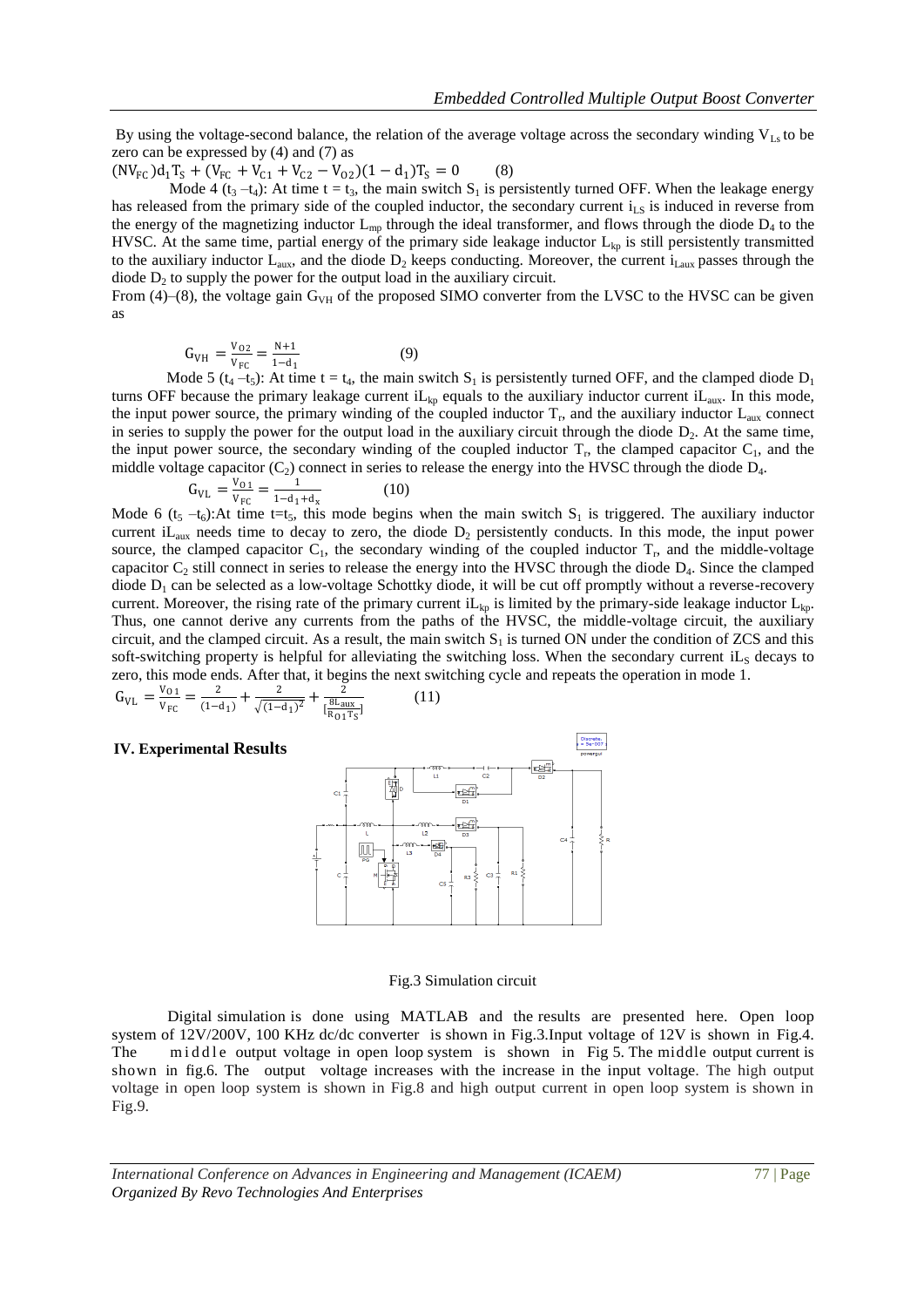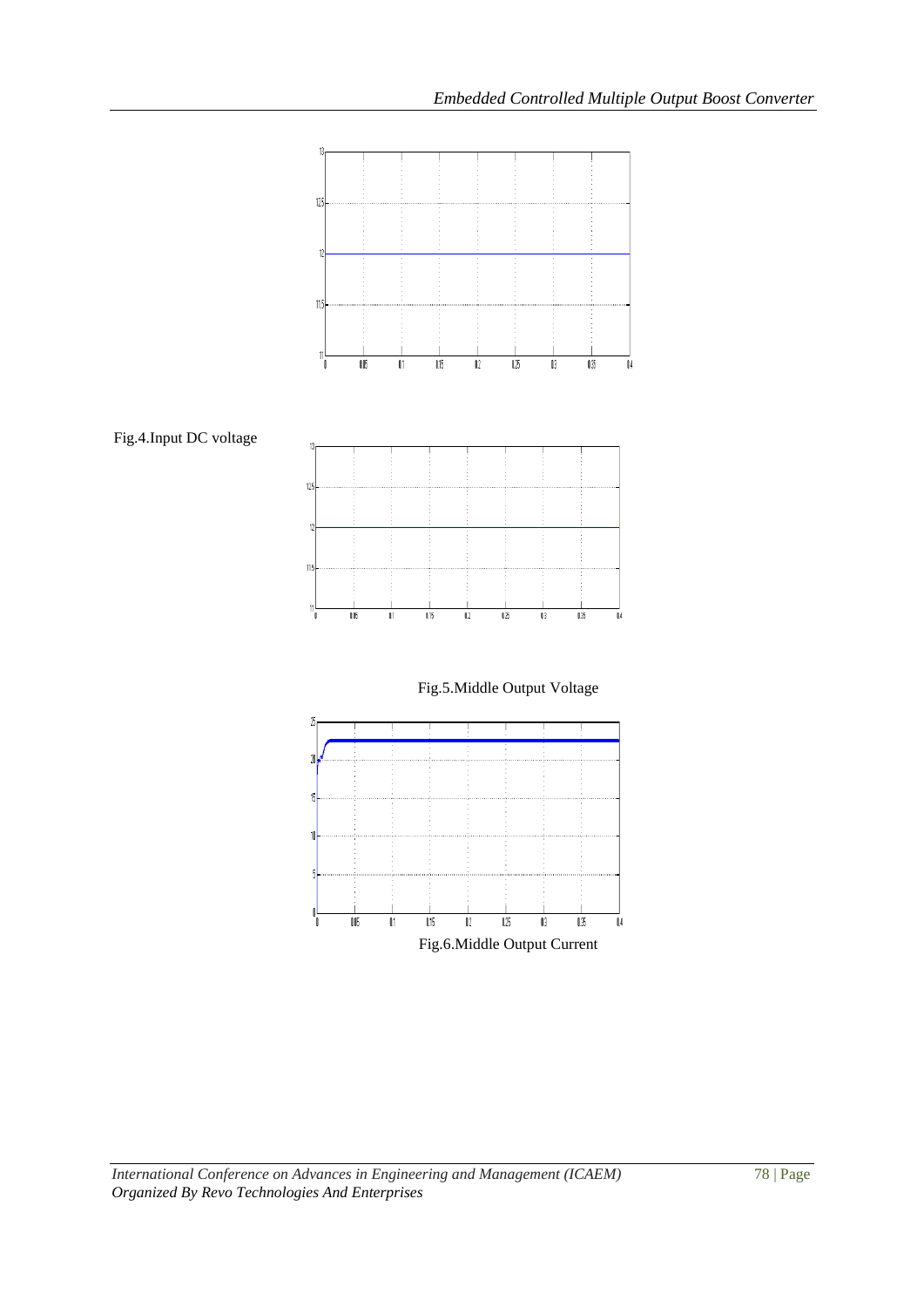

## **V. Conclusion**

This study has successfully developed an Embedded Controlled Multiple Output Boost Converter, and this coupled-inductor-based converter was applied well to a single-input power source plus two output terminals

*International Conference on Advances in Engineering and Management (ICAEM)* 79 | Page *Organized By Revo Technologies And Enterprises*